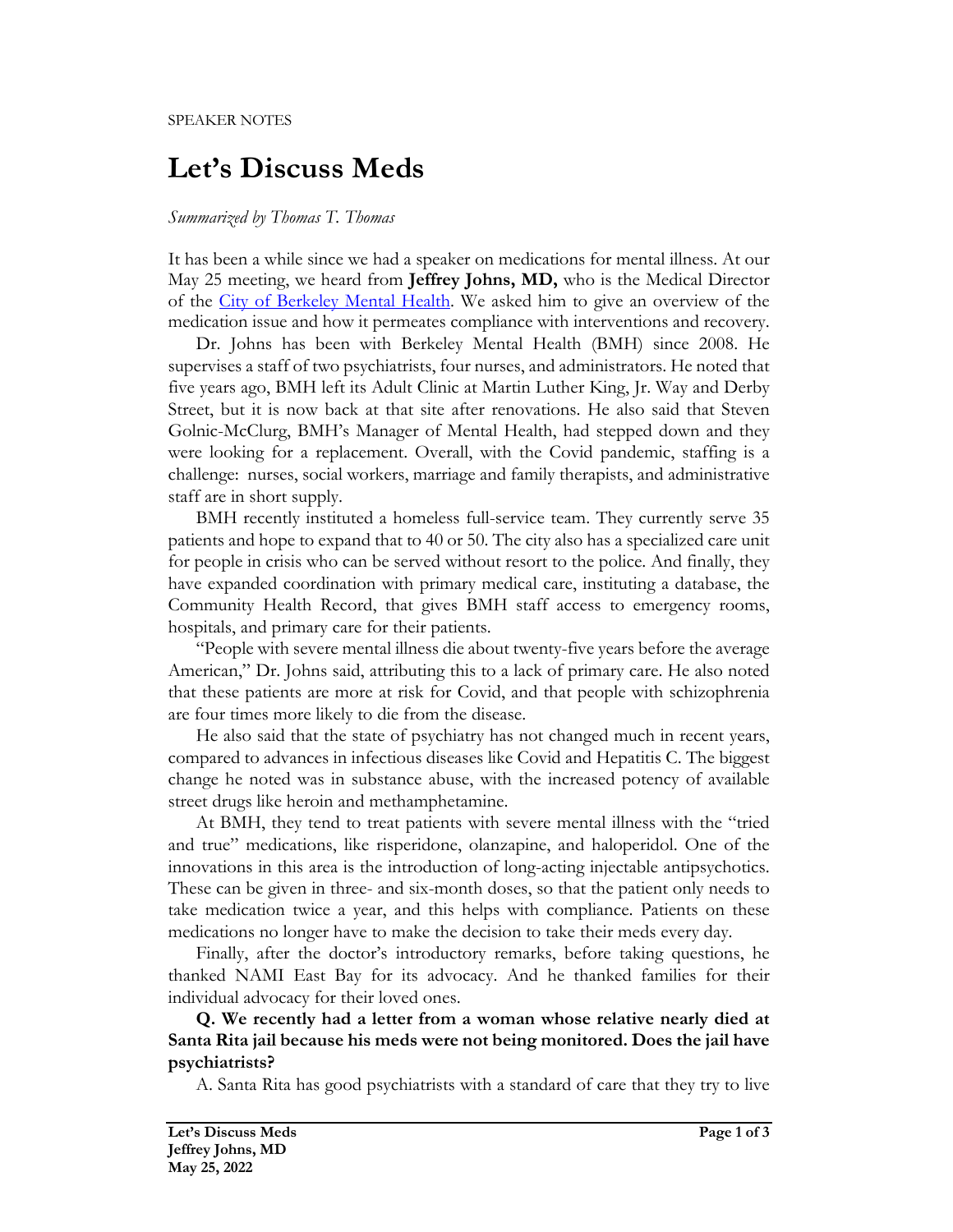up to. But there is a shortage of psychiatrists. And when the psychiatrists want to see a patient, they depend on the deputies to bring the patient to them. So yes, there is probably not enough medication monitoring.

## **Q. When you see a new patient, what decisions go into medication prescribing? Do you consider family history?**

A. Ideally, yes. We talk to family members and look into the patient's records. It can be hard to get enough information from an initial two-hour interview. An indepth evaluation happens over time, rather than just in the first interview.

## **Q. NAMI family members have things to share, such as how meds are working with our ill relative. But do you always need the patient to sign the HIPAA (Health Insurance Portability and Accountability Act) release to give feedback?**

A. Yes, and it's frustrating for the doctor. We can always listen to the family's concerns but maybe not answer back. However, we can give generic information and non-medical advice. We can get a patient's permission for generalized information to be shared. Most patients will sign a release, but not all.

**Q. What is your opinion of the newer medication for adolescents and young adults known as Latuda? My son has an overlapping diagnosis between bipolar disorder and attention deficit hyperactivity disorder.**

A. Latuda (generic: lurasidone HCl) may not be as good for schizophrenia and bipolar 1 as risperidone, but it can help. If a person can tolerate Latuda and respond, he may want to stay with it.

**Q. Can a person have a psychotic break after an accident, like falling off his bicycle, or after an operation, like for appendicitis?**

A. I don't know about that. We would want to do a psychiatric evaluation in any case. The cause might be a brain injury or medication side effect.

## **Q. How do you decide which patient needs these long-acting injectables? And are they all done with the needle, rather than pills?**

A. The long-acting meds are all injectable. Taking them is always voluntary. The criteria for prescribing them are, first, safety, has the patient had any bad reaction to the pill form? Second, efficacy, is the patient responding well to the pills? And finally, is the patient having trouble taking the pill form regularly?

## **Q. You talk about "severe mental illness" or "serious mental illness." Are there levels to mental illness?**

A. There are various definitions of "severe." Some diagnoses like schizophrenia, schizo-affective disorder, bipolar 1, and PTSD (post-traumatic stress disorder) are considered severe. The county mental health systems in California consider the level of impairment: does the illness interfere with the patient's ability to hold a job, have a relationship, or achieve some other goal? If not, then the illness may not be severe. The definition is how the patient acts on it.

#### **Q. What are the medications for treating hallucinations and delusions?**

A. Medications are better at treating hallucinations, which involve sensory impairments, than delusions, which are more complex neural situations.

For hallucinations, Zyprexa (generic: olanzapine), Risperdal (generic: risperidone), Haldol (generic: haloperidol), or Clozaril (generic: clozapine) are